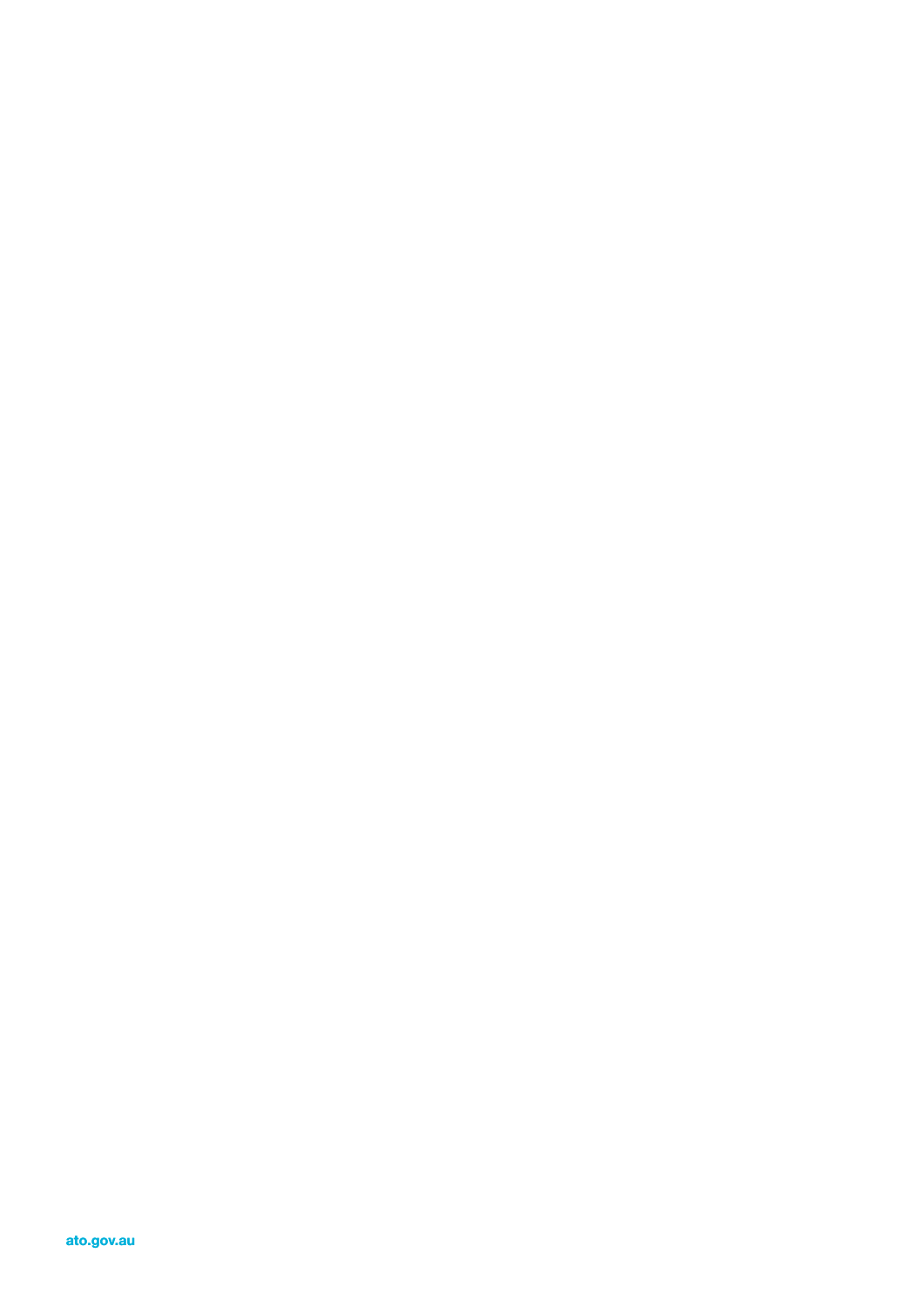# **Contents**

| Executive summary                         |    |
|-------------------------------------------|----|
| Background                                | 5  |
| Improvements in compliance by contractors | 6  |
| Taxable payments annual report lodgments  | 11 |
| Summary                                   | 11 |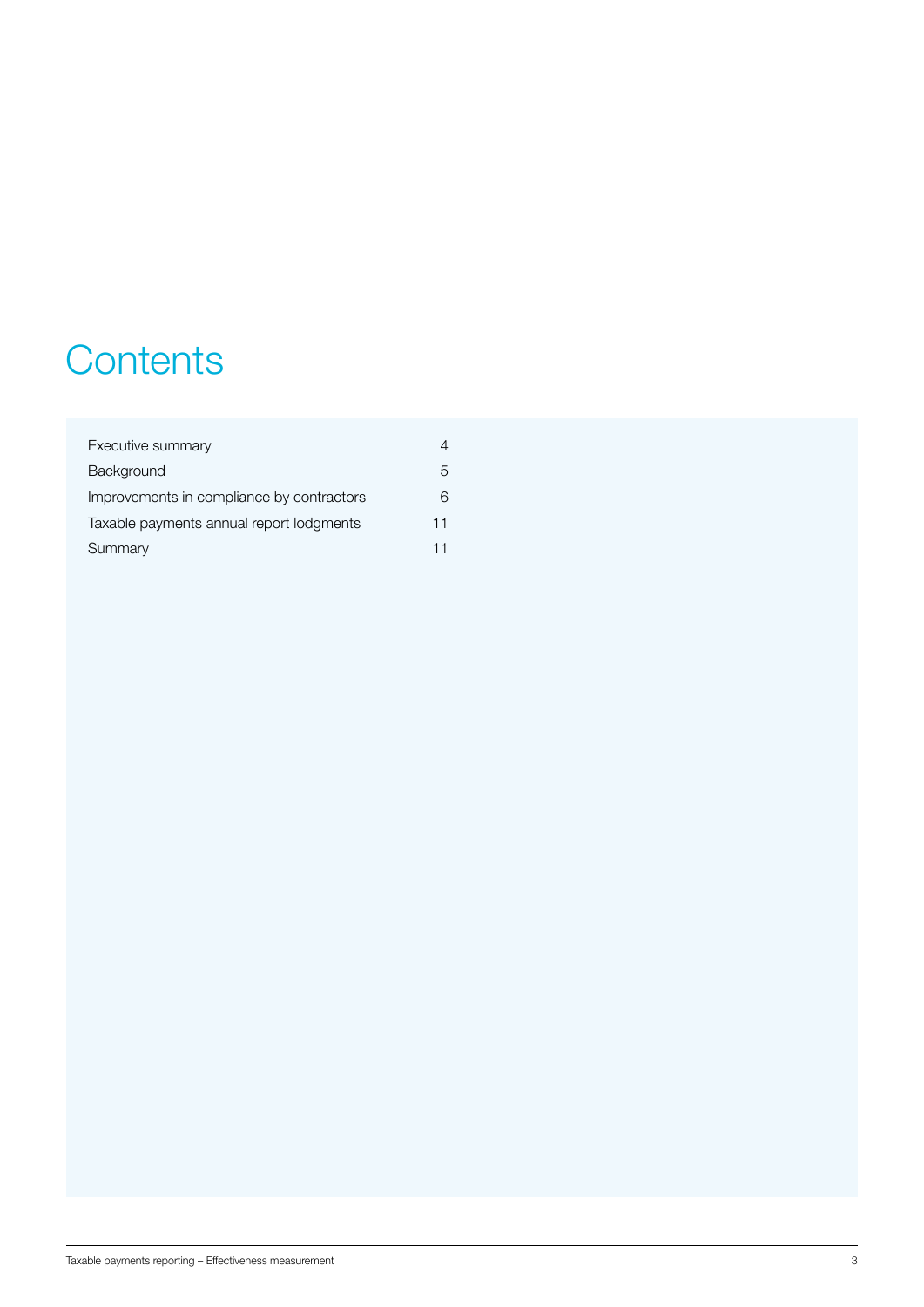# <span id="page-3-0"></span>Executive summary

The taxable payments reporting system introduced in the 2012–13 tax year, requires businesses in the building and construction industry to report to the ATO payments they make to contractors within the industry. The ATO has analysed the reported information and reviewed the compliance behaviour of contractors whose incomes were reported under the system. This report details a number of observations that demonstrate improvements in voluntary compliance in response to the system.

Additional income tax and GST liabilities of \$2.3 billion for 2012–13 have been voluntarily reported to the ATO by businesses whose incomes were reported under the taxable payments reporting system. This amount is comprised of:

- Lodgment of returns \$265 million
- Goods and services tax \$506 million
- Pay as you go withholding \$1,128 million
- Pay as you go instalments \$357 million

The figure of \$2.3 billion reflects an increase in liabilities reported by businesses in the building and construction industry that:

- received taxable payments that were reported, and/or
- reported taxable payments to the Tax Office.

Specific increases cannot be attributed solely to the impact of the taxable payments reporting system. However, it is likely that the majority of the increase flows from the introduction of the reporting system, the communications and education program together with acceptance of the system by reporting businesses.

We have also identified a number of apparent compliance risks where additional liabilities could be secured through direct compliance activity:

Tax return lodgment – 76,000 contractors with reported payments still have not lodged a 2012–13 tax return and 21,000 have one or more 2012–13 activity statements unlodged



Omitted income – 53,000 contractors have lodged 2012–13 tax returns but appear to have reported less income in their tax returns than they have been reported to have received

GST compliance – 84,000 contractors, without an active GST registration have been reported to have received payments that include GST totalling \$426 million.

Invalid or missing ABN – 53,000 transactions (3.4%) did not include an ABN or the quoted ABN was invalid. The value of these transactions is \$1.3 billion and this amount is unlikely to have been included in contractor tax returns.

Further analysis of this information is needed to identify amounts that may relate to incorrect reporting but where the underlying tax has been accounted for.

Building and construction industry businesses with reporting obligations have responded well to the system, approximately 76% of businesses that need to lodge have done so. They have reported 1.58 million transactions valued at \$163 billion. The availability to the ATO of this valuable information has driven significant improvements in compliance by contractors. This has had a positive impact on levelling the playing field across the building and construction industry, reducing unfair competition from businesses that do not pay their fair share of tax.

To assist with compliance, the ATO has made information on 97,700 reported payments available through our pre-filling service for individual contractors and their tax agents to review when completing their 2012–13 returns, making it easier for these contractors to correctly report their incomes.

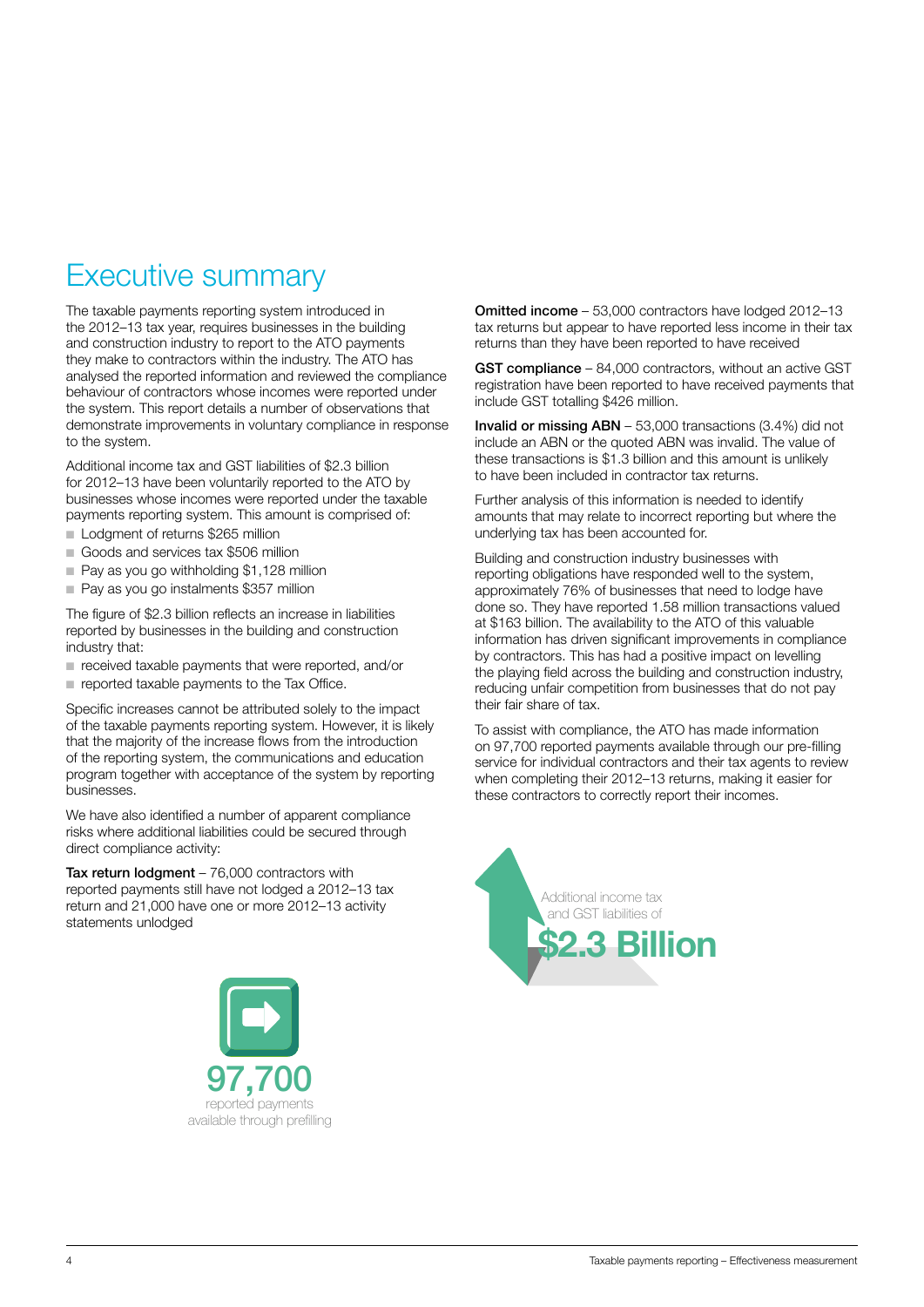# <span id="page-4-0"></span>**Background**

The taxable payments reporting system was introduced in the building and construction industry for payments made on after 1 July 2012. Businesses in the industry are required to report payments they make to other businesses (including contractors) for building and construction services.

The taxable payments reporting system is aimed at:

- assisting contractors to meet their income tax obligations,
- improving compliance with tax obligations by contractors in the building and construction industry, and
- creating a level playing field for businesses and improving tax fairness within the industry, by ensuring compliant businesses are not disadvantaged by those who can undercut prices because they do not pay the correct amount of tax.

Specifically, the system addresses the following compliance problems identified as prevalent in this industry:

- non-lodgment of tax returns
- omitted contractor income
- not complying with GST obligations.

Taxable payments annual reports for 2012–13 were due for lodgment on 21 July 2013 with an extension granted for businesses using an agent to prepare their report until August. As of 31 December 2014, approximately 102,000 annual report lodgments have been received for 2012–13. This report focuses on analysis of the information contained in the 102,000 taxable payments annual reports and the taxpayers whose income is reported in them.



taxable payments annual reports lodged

## Timeline – Taxable Payments Reporting

| Payers payment reporting<br>1 July<br>Reporting<br>system<br>commences | 21 July<br>$2012 - 13$<br>Taxable<br>Payments<br>Annual report<br>due (legislative)                            | 25 August<br>2012-13 Taxable<br><b>Payments Annual</b><br>report due<br>(concessional)                                                                     | 21 July<br>$2013 - 14$<br>Taxable<br>Payments<br>Annual report<br>due (legislative) | 25 Aug<br>2013-14 Taxable<br><b>Payments Annual</b><br>report due<br>(concessional) |
|------------------------------------------------------------------------|----------------------------------------------------------------------------------------------------------------|------------------------------------------------------------------------------------------------------------------------------------------------------------|-------------------------------------------------------------------------------------|-------------------------------------------------------------------------------------|
| Payment made<br>1 July 2012<br>to contractor                           | Payment reported<br><b>July 2013</b><br>to ATO<br>1 July<br>$2012 - 13$<br>Tax return<br>lodgments<br>commence | 5 June<br>25 August<br>2012-13 Taxable<br>Final due<br>date for<br>Payments<br>2012-13 tax<br>Annual<br>report due<br>return<br>(concessional)<br>lodgment | 1 July 2014<br>1 July<br>2013-14<br>Tax return<br>lodgments<br>commence             | 5 June<br>Final due<br>date for<br>2013-14<br>tax return<br>lodgment                |
| Contractor tax reporting                                               |                                                                                                                |                                                                                                                                                            |                                                                                     |                                                                                     |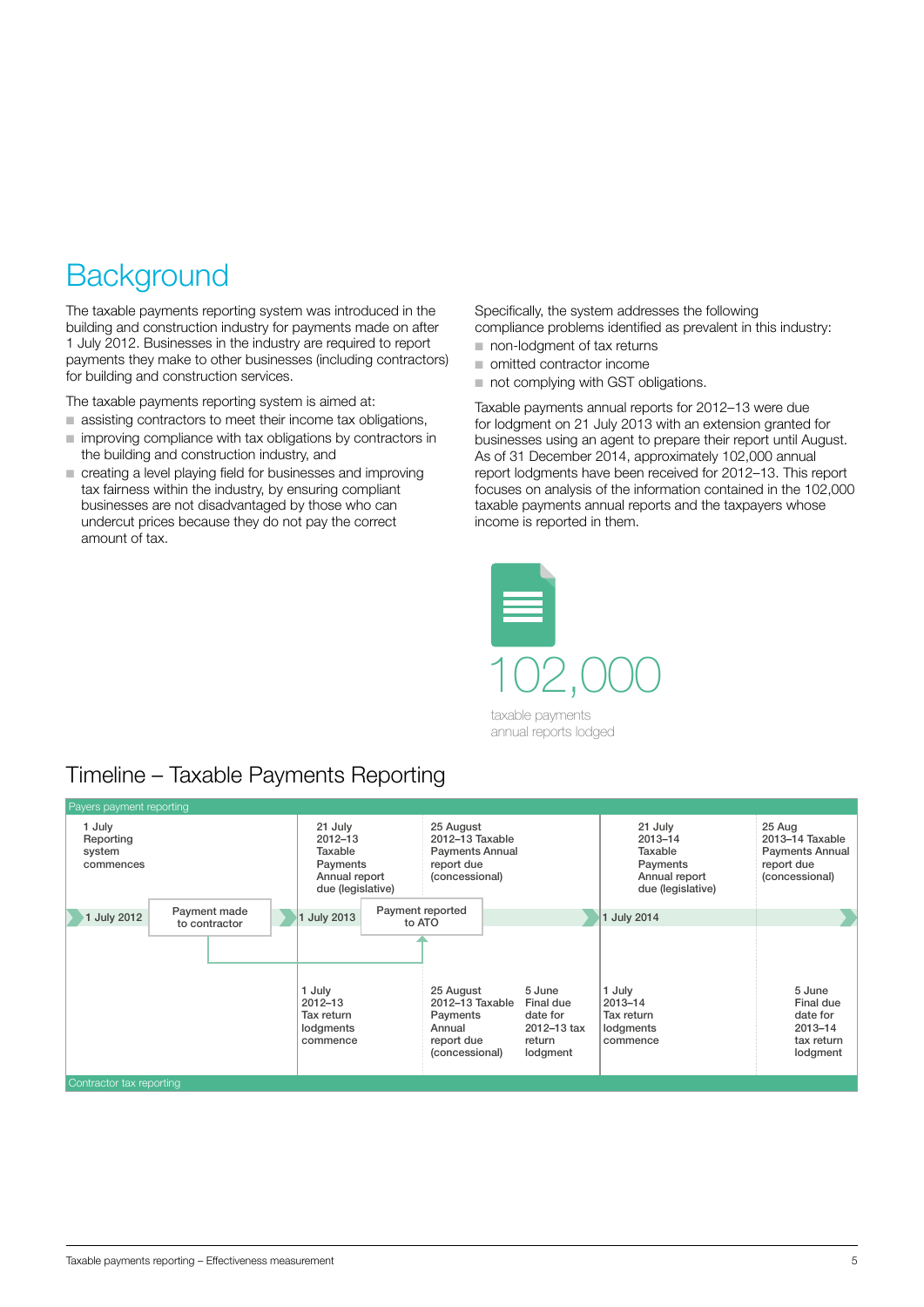# <span id="page-5-0"></span>Improvements in compliance by contractors

The system was designed to improve compliance by contractors specifically in relation to:

- lodgment of tax returns
- correctly reporting business income
- GST obligations.

The following analysis looks at the income tax and GST compliance of contractors in the taxable payments industries that have been identified as having received a payment reported in a taxable payments annual report.

# Contractor lodgment compliance

We have compared 2011–12 and 2012–13 income tax returns and business activity statements lodged by businesses in the taxable payments industries that have had their incomes reported under the taxable payments reporting system. There has been an improvement in both activity statement and income tax return lodgment.

We have contacted 249,000 contractors where taxable payments reporting information has shown they have received income and they have outstanding lodgments. This work is continuing and so far \$265 million in liabilities has been raised from lodgments received.

#### Income tax return lodgment

Overall levels of compliance with income tax return lodgment have increased. While 76.9% of contractors have lodged their 2011–12 tax return, this has improved to 80.0% of 2012–13 tax returns.

There has also been a marked improvement in the category of 'unknown' lodgment status. Unknown lodgment status relates to where an obligation to lodge is not recorded on ATO systems. About half as many 2012–13 tax returns have 'unknown' status as compared to 2011–12 returns because we have now identified a requirement for them to lodge.

As outlined later in this report, 51,000 taxpayers in the taxable payments reporting industries that were not known to be in business, and therefore did not have a lodgment obligation recorded on ATO systems have now lodged a 2012–13 tax return. It is likely that the existence of the reporting system has prompted these taxpayers to re-join the tax system ahead of possible detection through data matching.

Chart 1: Income tax return lodgment status. All contractors in the taxable payments reporting system whose incomes have been reported.



Unknown include 'further return not necessary', 'not on calendar' or no record of an obligation to lodge on ATO systems.

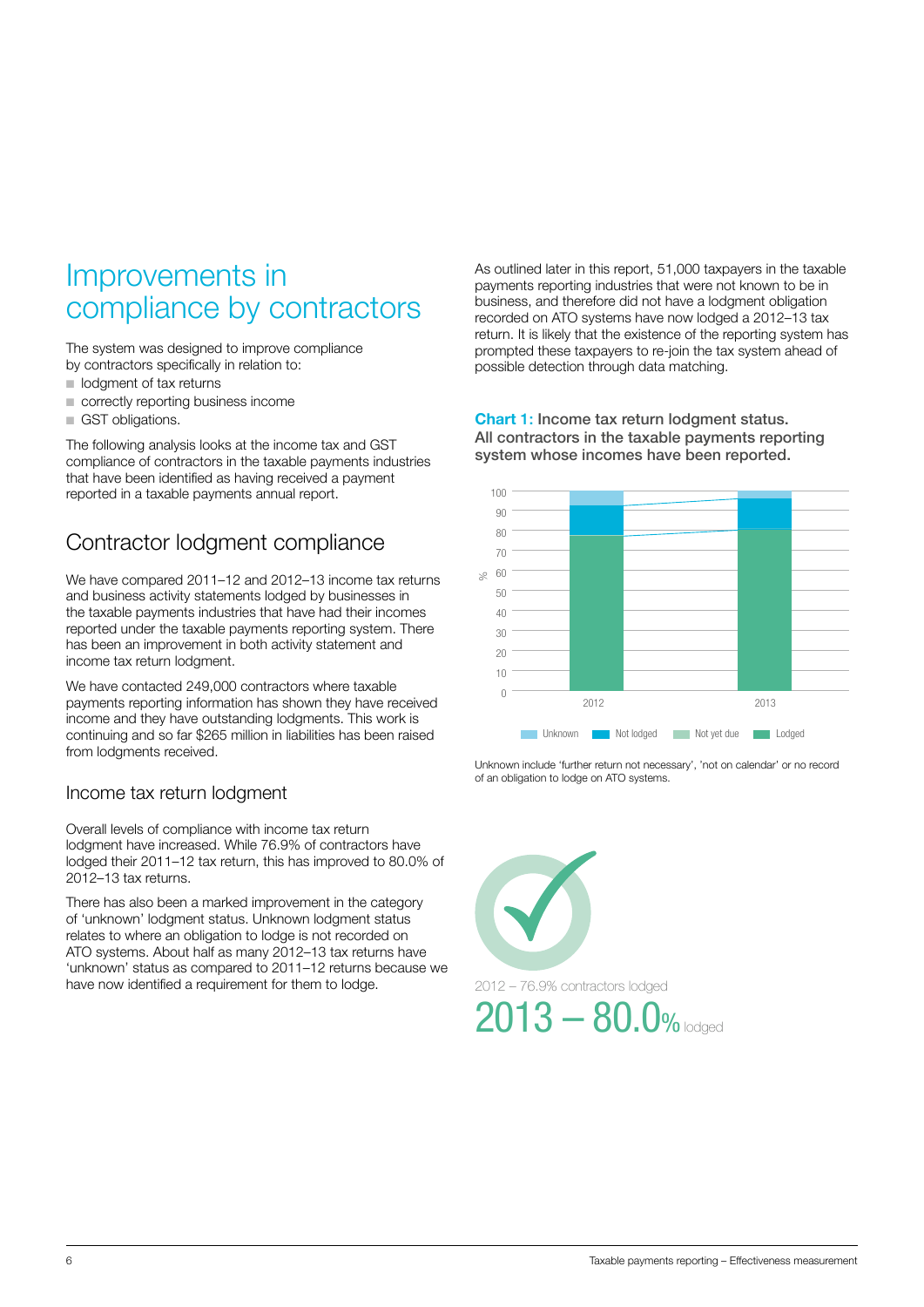#### Activity statement lodgment

Analysis of activity statement lodgments by contractors that have had their incomes reported under the taxable payments reporting system shows that there has been a small increase in the number that have lodged all their activity statements for 2012–13 as compared to 2011–12. Similarly the number that have lodged at least some of their 2012–13 activity statements has also risen from 2011-12.

The increase in the number of contractors that have an obligation to lodge an activity statement may be a reflection of over 50,000 that were brought into the PAYG Instalments system through lodging tax returns containing business income for the 2012–13 year. Entering the PAYGI system will in many cases have meant that these contractors now have activity statement obligations. More detail about PAYGI follows later in this report.

Chart 2: Activity statement lodgment. All contractors in the taxable payments reporting industries that had their incomes reported under the system



#### Obligations reported on activity statements

The total value of obligations reported on these activity statements has also increased. Net GST increased 6.1% and PAYG withholding has grown by 7.9% from 2011–12 to 2012–13.

Table 1: Amounts reported on activity statements. All contractors in the building and construction industry that had their incomes reported under taxable payments reporting.

|                      | 2012<br>(\$ billion) | 2013<br>(\$ billion) | % change |
|----------------------|----------------------|----------------------|----------|
| <b>Total Net GST</b> | \$7.8                | \$8.3                | 6.1%     |
| <b>Total PAYGW*</b>  | \$13.1               | \$14.2               | 7.9%     |

\*Includes amounts reported through large withholder system

## Taxpayers brought into the system

As a consequence of lodging tax returns, 50,306 taxpayers identified as payees through the taxable payments reporting system, entered the Pay as you go instalments (PAYGI) system since the commencement of taxable payments reporting. After entering PAYGI, these taxpayers receive regular activity statements including a PAYG instalment amount to cover their current year tax liability. It will consequently be harder for them not to comply. These 50,306 taxpayers have had nearly \$358 million in PAYG Instalments included on their activity statements as follows:

Table 2: Increase in Net PAYG instalments reported on activity statements

| <b>Financial Year</b> | <b>Net PAYGI</b><br>(\$ million) |
|-----------------------|----------------------------------|
| $2012 - 13$           | \$142.8                          |
| 2013-14               | \$214.8                          |
| Total                 | \$357.6                          |

Changes to PAYGI thresholds may result in some of these contractors exiting from the PAYGI system in future years.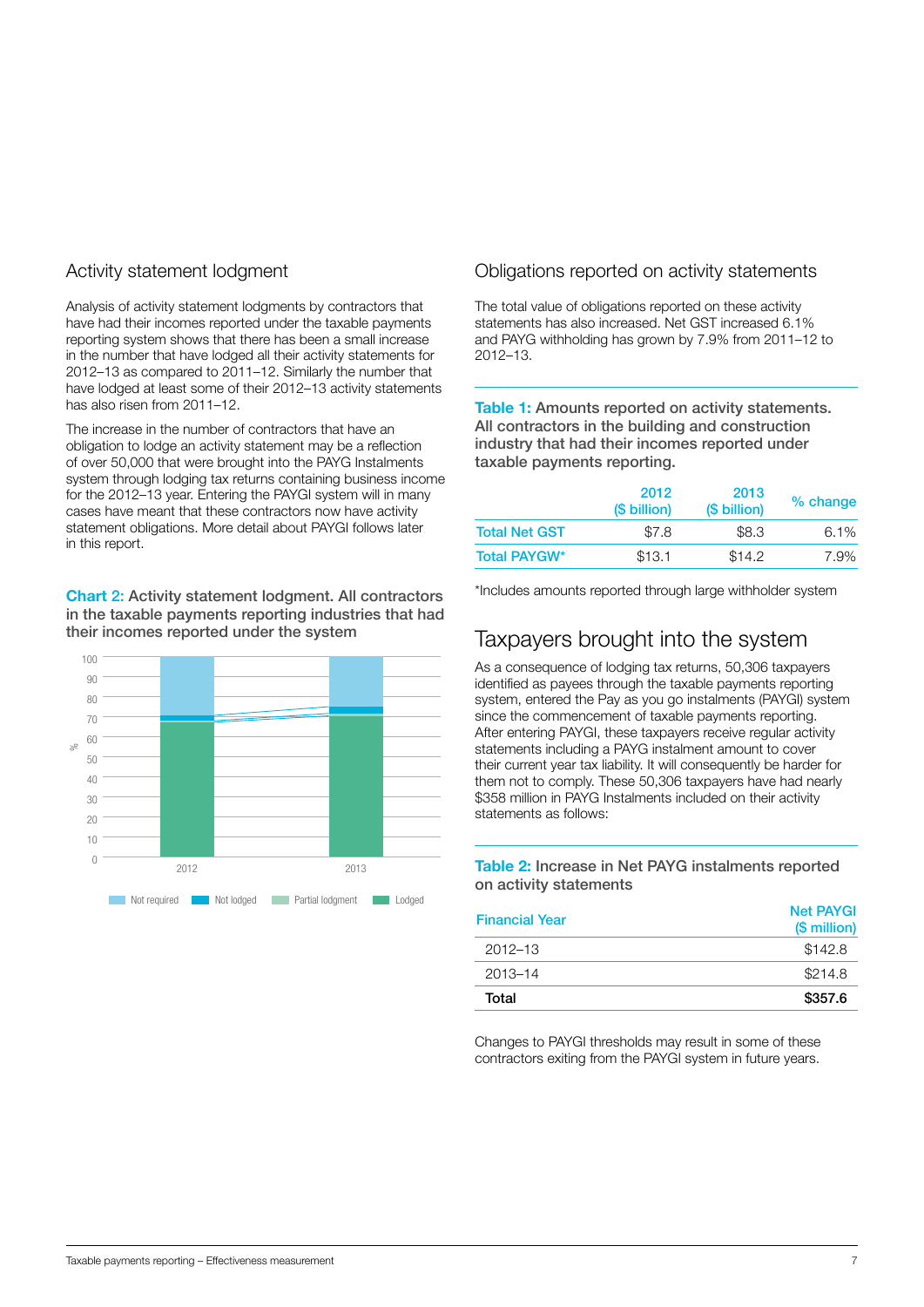### Businesses operating outside the system

Taxable payments valued at \$2 billion have been reported as paid to 59,098 contractors (mostly individuals) that were not previously identified on ATO systems as being actively engaged in a business operation. While these contractors had an ABN, they were not classified as being business taxpayers on ATO systems and had not reported business income in 2011–12.

Just over 86% of these contractors have now lodged a 2012– 13 tax return and a further 11% are overdue and will be subject to compliance activity. The validity of indicators such as 'return not necessary' is being reviewed, given that these contractors are reported to be in receipt of business income.



#### Table 3: Tax return lodgments by contractors not previously known to be in business

| <b>Client Type</b> | Lodged | <b>Not Lodged</b> | <b>Not Yet Due</b> | Unknown <sup>*</sup> | Total  | <b>Payments</b><br>Reported<br>(\$ million) |
|--------------------|--------|-------------------|--------------------|----------------------|--------|---------------------------------------------|
| Individuals        | 47.423 | 6.106             | -                  | 769                  | 54.298 | \$1.211                                     |
| Non Individuals    | 3.819  | 347               |                    | 633                  | 4.800  | \$784                                       |
| Total              | 51.242 | 6,453             |                    | 1.402                | 59,098 | \$1,995                                     |

\*Unknown include 'further return not necessary', 'not on calendar' or no record of an obligation to lodge on ATO systems.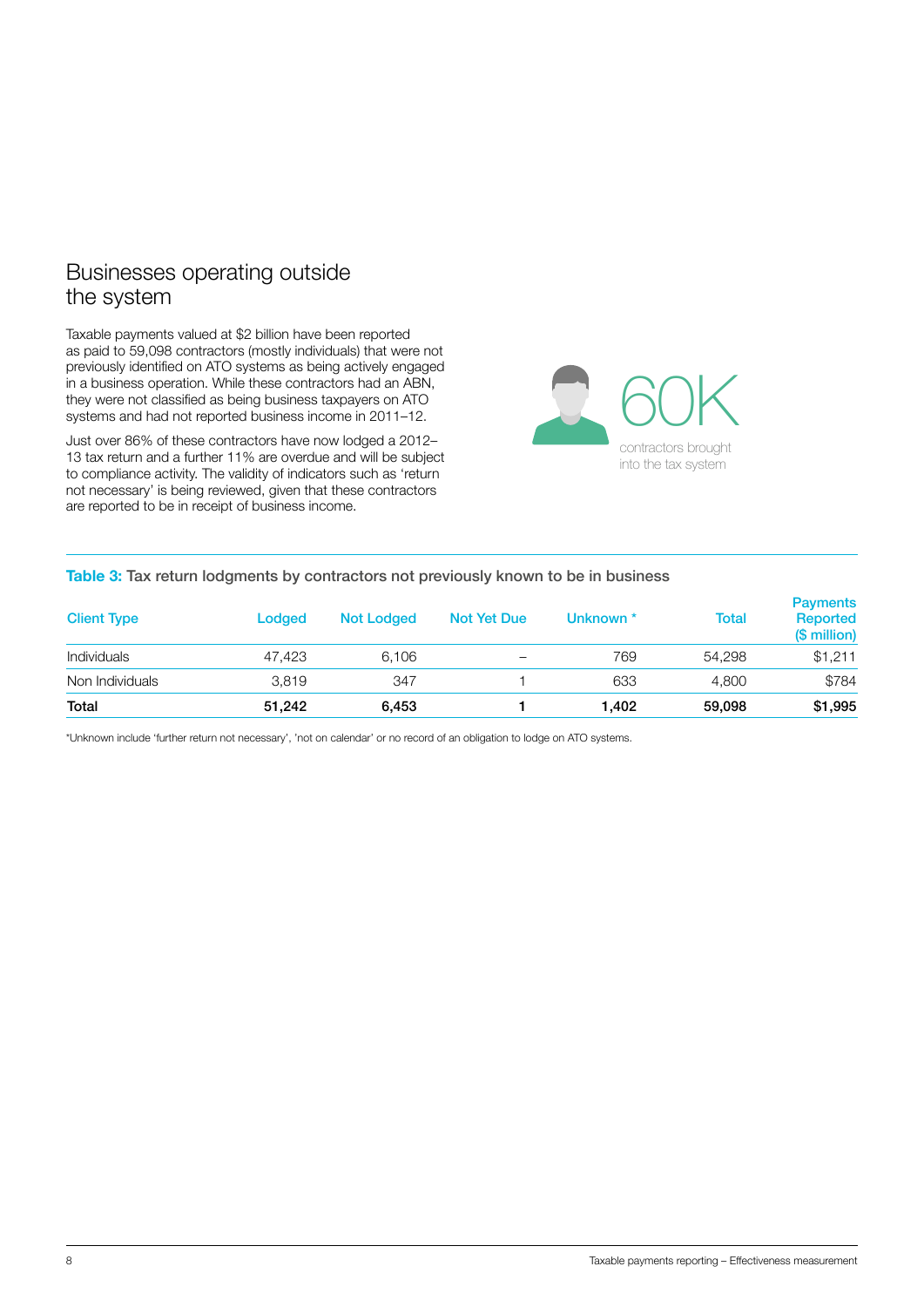## Omitted income

Matching of taxable payments amounts reported with incomes declared in tax returns identifies contractors that on the surface appear to have omitted income from their tax returns. These mismatches need to be investigated to establish that there is an actual omission of income rather than a misreporting, for example where another related entity has reported the income. Work has commenced on a small scale, but it is not yet possible to provide an estimate of the overall likelihood of identified mismatches being misreporting rather than omission of income. The following analysis needs to be read in this context.

Information about reported payments made to individual contractors is available to the contractor or their tax agent through the ATO's prefilling service. Contractors or their tax agents can access the prefilled information and use it to complete the tax return. Information on 97,773 payments was made available for 2012–13 tax returns. This service is planned to be extended to non-individual entities in future years.

Allowing for GST included in payments, and discounting mismatches with a value below \$1000, 53,089 contractors appear to have reported less business income in their tax returns than the amount they are reported to have been paid. The total amount reported to have been paid to these contractors is \$41.6 billion. No business income at all was declared by 33,312 (63%) of these contractors in their 2012–13 tax returns.

The chart below shows that the great majority of taxpayers appear to have omitted a moderately low value amount (between \$1000 and \$10,000). However, there are significant potential omitted income amounts at the higher value end of the discrepancy ranges.

CHART 3: Numbers of contractors that have potential omitted income (over \$1000) by value of omission.



### Case study – *omitted income*

A home renovation company in Western NSW was reported to have received \$2,027,495 in taxable payments. The company's tax return showed business income of \$77,213 had been omitted. A letter was sent to the company seeking explanation. The company's tax agent agreed that an amount had been omitted from

the tax return. The ATO amended the company's tax assessment to include the omitted income, raising an additional \$23,415.30 in tax liabilities, which the company paid by the due date. The agent and the company will be careful to include all its income in the future.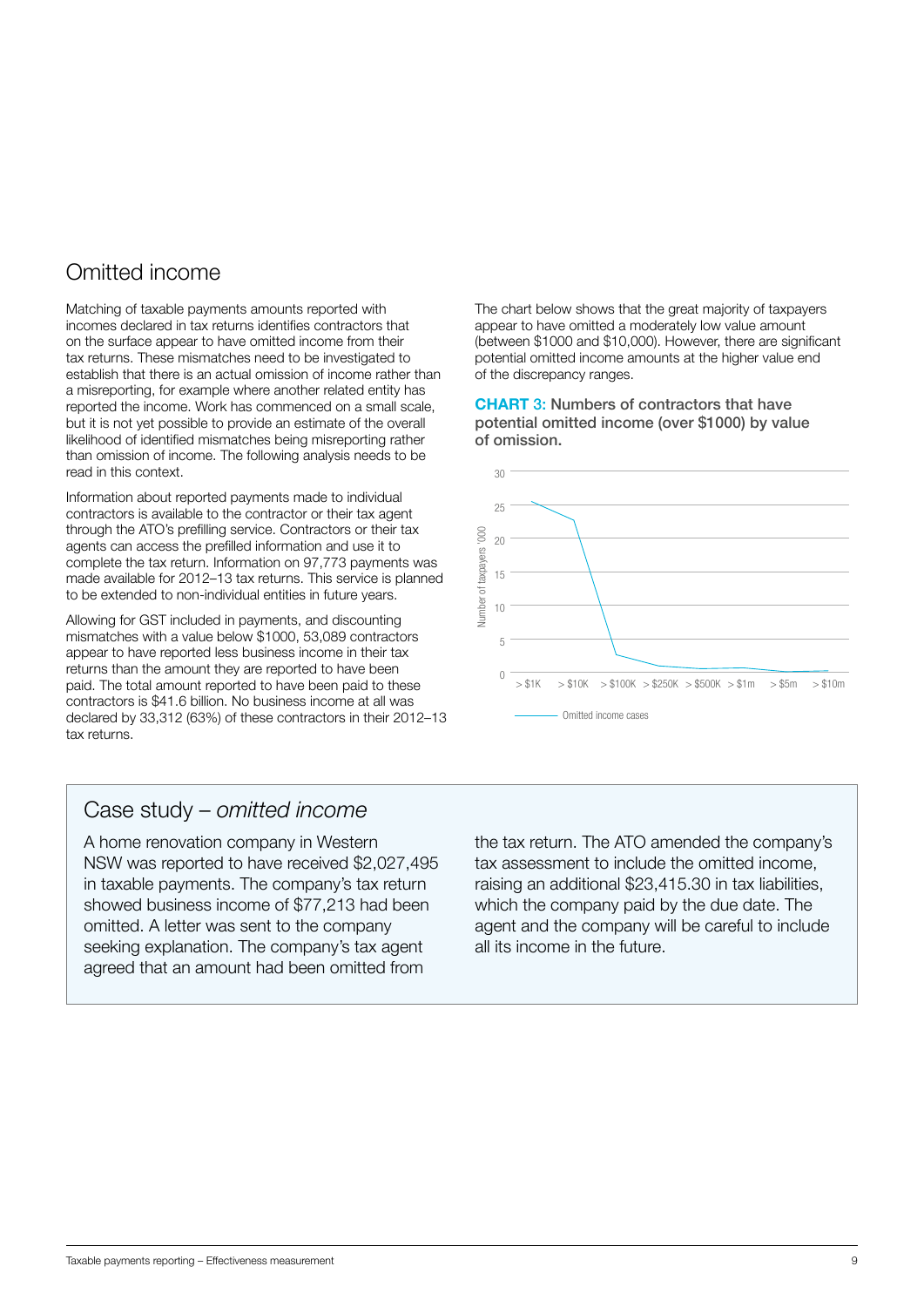## Missing or invalid ABN

Analysis to match reported payments to contractors on ATO systems showed:

- 91.6% of transactions were matched to a known taxpayer in the initial process,
- 5.0% were subsequently matched to a known taxpayer after further work,
- 3.4% remain unmatched.

The unmatched reports either do not contain an ABN or contain one that is invalid because it does not have 11 digits, conform to the ABN algorithm or does not belong to the named entity. \$1.3 billion was reported to have been paid to contractors that could not be matched. It is unlikely this income has been included in tax returns. We are following up with the reporting businesses to see whether they have additional information that may help identify the contractors. In some cases the reporting business has incorrectly recorded the contractor's ABN.

Although this level of non-compliance is concerning, it is an improvement over earlier sampling and analysis conducted before the introduction of the reporting system, when over 7 per cent of invoices could not be matched to a contractor on ATO systems. The need to report payments is likely to have encouraged businesses to take greater care in correctly recording their contractors' names and ABN.





## GST and unregistered contractors

Over \$426 million in GST is reported to have been paid to 83,770 contractors that do not have an active GST role. It is likely that the businesses making the payments have claimed a GST input tax credit, but the \$426 million in GST amount has not been paid to the ATO.

Analysis is being undertaken to determine the extent of possible related entities reporting the GST and other data integrity issues.

#### Table 4: Contractors with no GST role or role is cancelled or inactive

| <b>GST Role Status</b>  | contractors | <b>Charged GST</b> | <b>GST Amount</b><br>(\$ million) |
|-------------------------|-------------|--------------------|-----------------------------------|
| Cancelled/Inactive Role | 87.975      | 60.287             | \$366.9                           |
| No GST Role             | 85,507      | 23,483             | \$59.4                            |
| Total                   | 173.482     | 83,770             | \$426.3                           |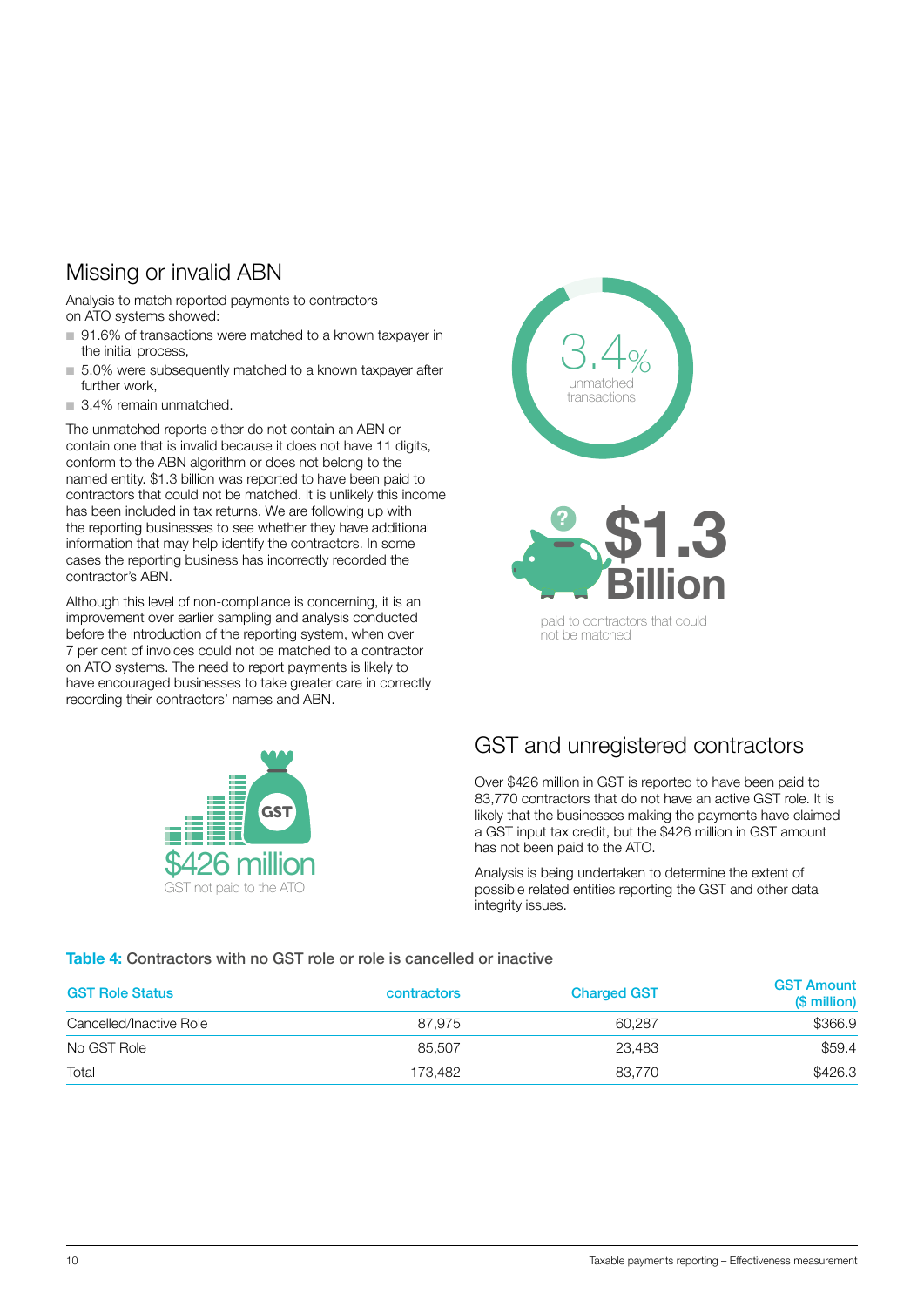# <span id="page-10-0"></span>Taxable payments annual report lodgments

Nearly 102,000 businesses have lodged taxable payments annual reports including 1.58 million transactions valued at \$163 billion. 1.45 million transactions with a reported value of \$157 billion have been matched to 479,000 contractors.

Included in the 102,000 reporters are 29,000 that were not identified as having a reporting obligation, because they were not recorded as being within the taxable payments reporting industries. Nevertheless, they have self-assessed a need to lodge and done so.

## Reporter lodgment compliance

The original estimate of the population of 160,000 businesses that were identified as possibly having a lodgment obligation has been adjusted to account for the removal of 24,000 businesses that have advised they do not have a lodgment obligation and the addition of 29,000 self-initiated lodgments. This leaves a possible population of 165,000 reporters. Of these, 102,000 have now lodged.

We are contacting businesses in the remaining 63,000 that appear to have a lodgment obligation. Of nearly 1700 successful contacts, about 48% are claiming that they do not have a lodgment obligation because they did not engage contractors in 2012-13 (32%), have ceased business (8%), or are not in the taxable payments reporting industries (8%).

We are conducting some assurance work around these results. If these findings can be extrapolated across the remaining non-lodger population, there would be 32,827 reporters yet to lodge, or 24%. In the first year of a new obligation, 76% lodgment compliance is a good result in an industry with a longstanding history of poor compliance.



# **Summary**

The introduction of the taxable payments reporting system in the building and construction industry has resulted in measureable improvements in compliance by contractors and has exposed areas of non-compliance that the ATO is developing or implementing new approaches to address.

In an industry where non-compliance is long-standing and entrenched, continual pressure will need to be applied to lock in the compliance gains made and persuade reluctant contractors to engage with the tax system in a positive way.

The information provided through the system will help the ATO to improve service delivery and make it easier for those that want to comply, but we will also need to make it harder for those that choose not to. The taxable payments reporting system is an effective tool for identifying and targeting these contractors and also for channelling services to those who are willing participants in the tax and super systems.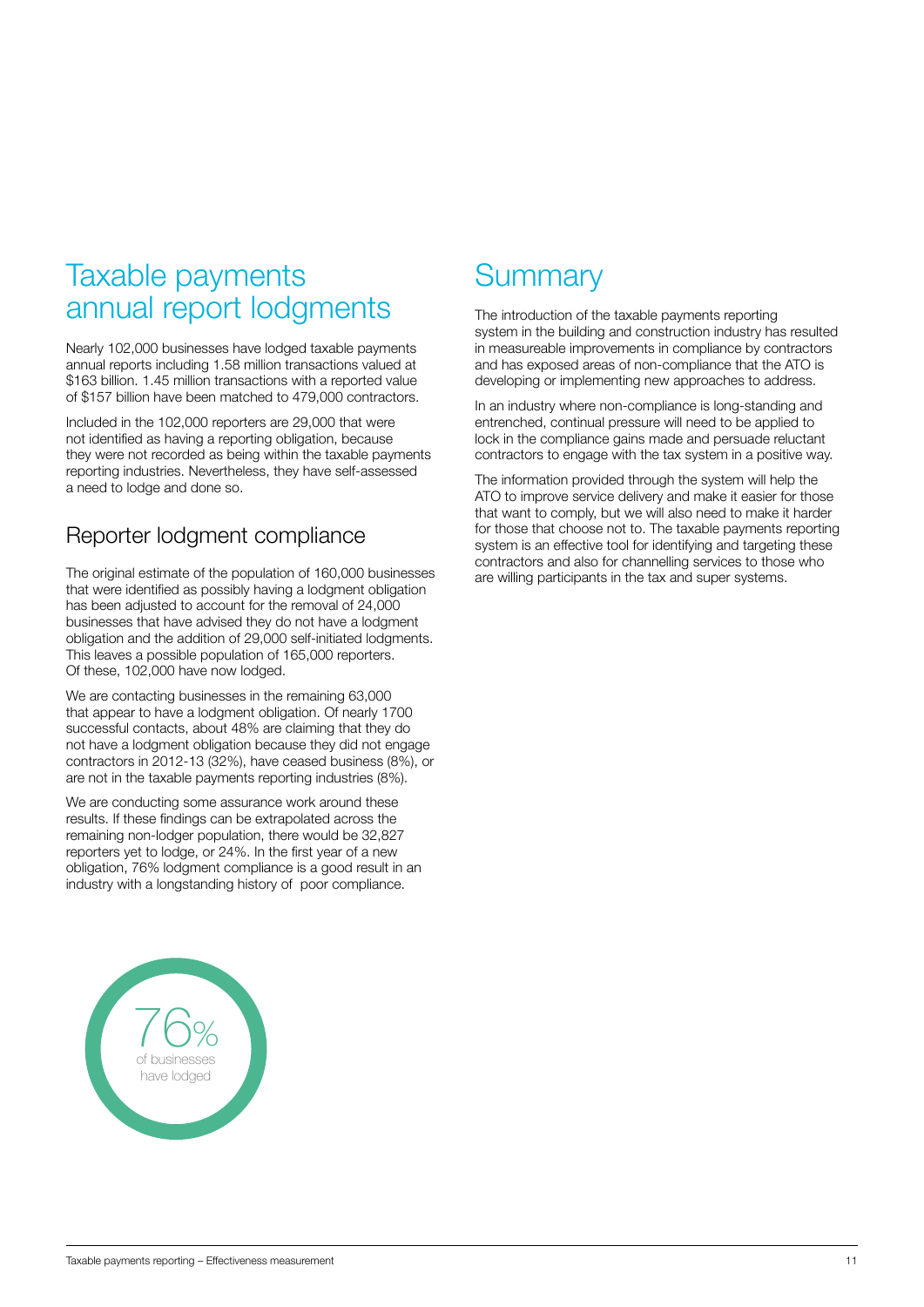#### Our commitment to you

We are committed to providing you with accurate, consistent and clear information to help you understand your rights and entitlements and meet your obligations.

If you follow our information in this publication and it turns out to be incorrect, or it is misleading and you make a mistake as a result, we must still apply the law correctly. If that means you owe us money, we must ask you to pay it but we will not charge you a penalty. Also, if you acted reasonably and in good faith we will not charge you interest.

If you make an honest mistake in trying to follow our information in this publication and you owe us money as a result, we will not charge you a penalty. However, we will ask you to pay the money, and we may also charge you interest. If correcting the mistake means we owe you money, we will pay it to you. We will also pay you any interest you are entitled to.

If you feel that this publication does not fully cover your circumstances, or you are unsure how it applies to you, you can seek further assistance from us.

We regularly revise our publications to take account of any changes to the law, so make sure that you have the latest information. If you are unsure, you can check for more recent information on our website at ato.gov.au or contact us.

This publication was current at May 2015.

#### © Australian Taxation Office for the Commonwealth of Australia, 2015

You are free to copy, adapt, modify, transmit and distribute this material as you wish (but not in any way that suggests the ATO or the Commonwealth endorses you or any of your services or products).

#### Published by

Australian Taxation Office Canberra May 2015

JS 34591